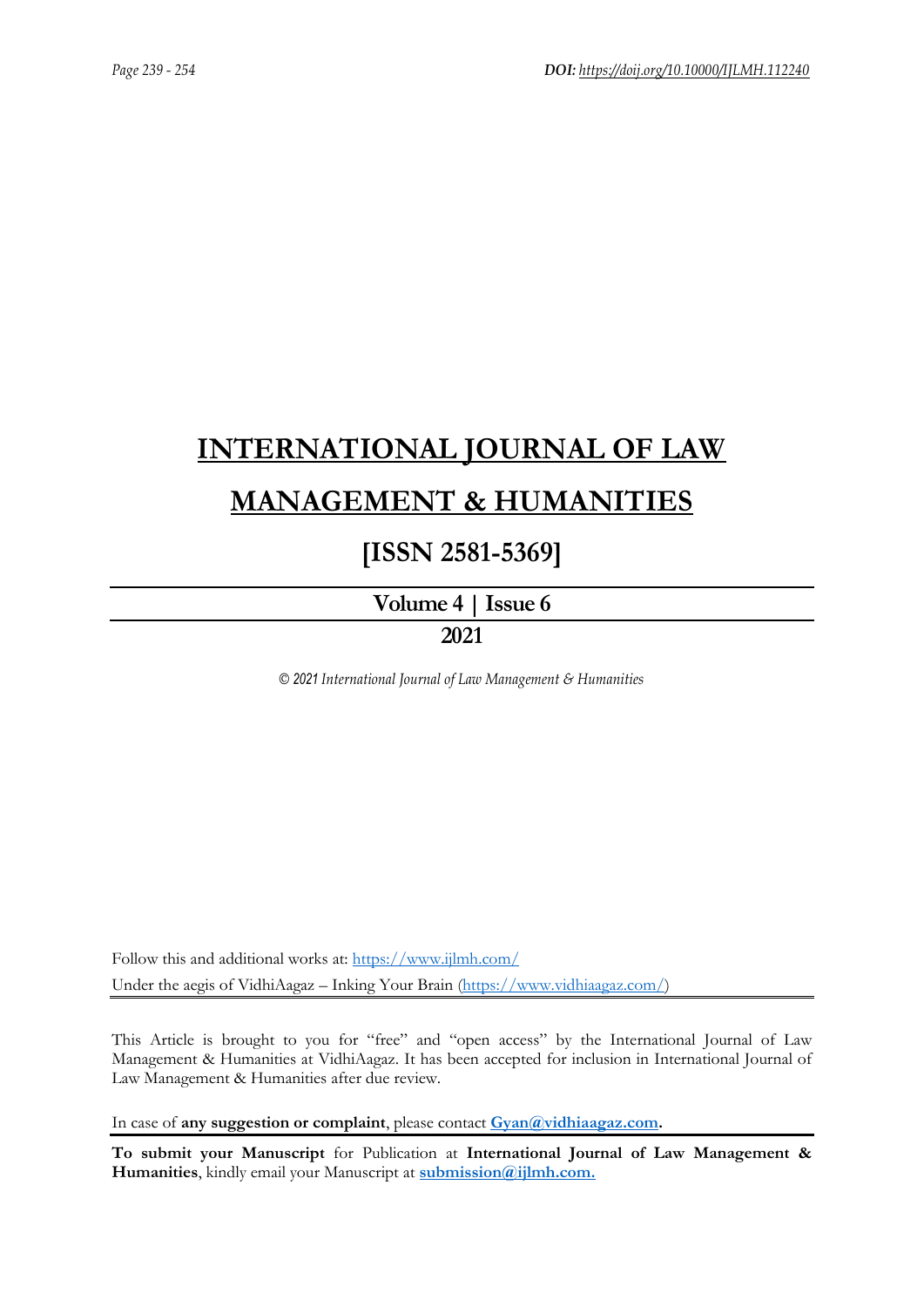# **Rape Laws under Indian Penal Code, 1860: A need to revolutionize in Contemporary India**

# **NANDINI AGGARWAL<sup>1</sup>**

### **ABSTRACT**

*The present work is on the issue over which not only India but other countries of the world are equally affected and worried i.e. 'rape'. The offence of rape is not restricted to women but has impacted almost all other sections of the society either its children or transgenders. Rape means sexual assault against the individual. It has multiple consequences including physical, emotional, financial and social. In contemporary times, it is observed that though the awareness regarding an act has increased manifolds but the effect is not directly proportional. To the contrary, it increases to great extent and has crossed all limits of inhumanity.* 

*The victim of sexual assault is not victimized once rather she suffers a lot at the hands of justice system, media and society. The whole burden of the incident falls on the victim than on the accused and she is questioned at each and every stage.* 

*Thus the present research will critically analyse the statutory provisions of rape under Indian Penal Code, 1860 and will try to suggest some workable solutions to the problem. Keywords: Rape, IPC, History, Loopholes.*

# **I. INTRODUCTION**

*"A life without dignity is robbed of its meaning. Absent self-worth, life is devoid of content."*

#### *- Allahabad High Court<sup>2</sup>*

Human dignity is a gift of nature to humans for being associated with the clan of Homo Sapiens. The evolution of this concept is based on the fact that human being is the peerless creation of God and is separate from other living creatures due to its faculty of reason. They can analyze and understand the nature, faith and creation of God differently from other living creatures, thus it is inherent and invaluable aspect of human being.

The word "dignity" is derived from the Latin word "*dignitas*" which means "the quality or

<sup>&</sup>lt;sup>1</sup> Author is a Research Scholar at Department of Law, Panjab University, India.

<sup>2</sup> Satyam Rai v/s Banaras Hindu University and others, (2020) 4 ADJ 203, Para 88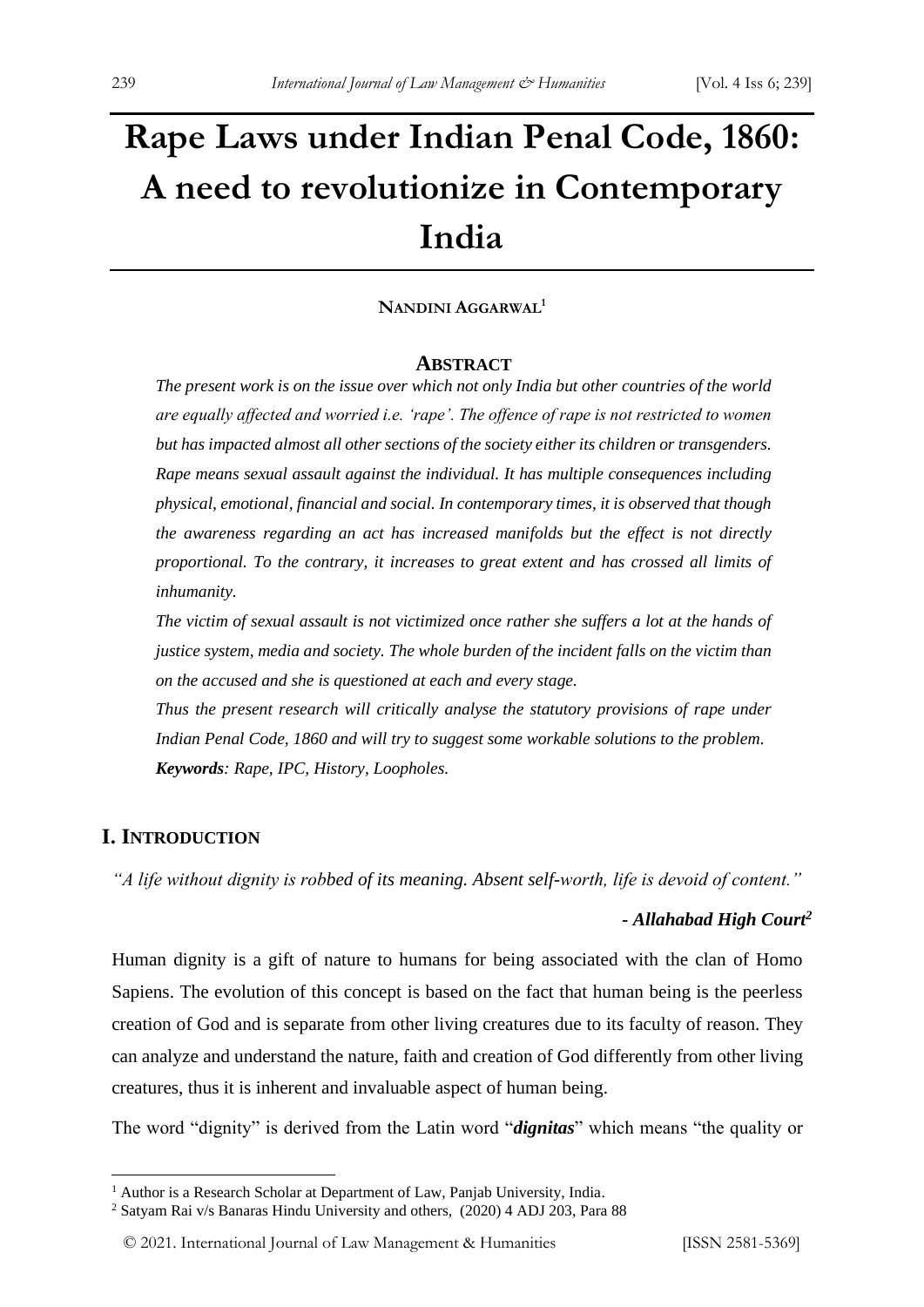state of being worthy" or "behavior that accords with self-respect".<sup>3</sup> The meaning of the term "human dignity" is not precise as the same is not defined in any instrument, national or international. But the same is construed by making in-depth study of cross-cultures and historical accounts. Its evolution can be studied under three heads-

- a) The initial concept of dignity is more religious than modern. Catholic scriptures provide that all Homo sapiens are offspring of God and are considered as God's best creation. Thus irrespective of our race, birth or sin, we are bestowed with human dignity and the same cannot be taken away by anyone.
- b) The other notion considered it as privilege enjoyed only by elite class of western society. Thus it was not uniformly available to all individuals. It was a status enjoyed by a few.
- c) But with the advent of the era of international human rights, human dignity is not merely considered as one of such right. To the contrary, it is the foundation of all other human rights to which a person is entitled. Thus the same is considered as jewel adorned by each and every individual.

Thus the intrinsic value of human dignity has been revived with the dawning of the era of human rights.

The reference of the term "human dignity" can be found in various international declarations and covenants such as the Preamble<sup>4</sup> of UN Charter and Article  $22<sup>5</sup>$  of Universal Declaration

• to unite our strength to maintain international peace and security, and

<sup>3</sup> Webster's Third New International Dictionary, 632, Vol. I, 1986

<sup>4</sup> WE THE PEOPLES OF THE UNITED NATIONS DETERMINED

<sup>•</sup> to save succeeding generations from the scourge of war, which twice in our lifetime has brought untold sorrow to mankind, and

<sup>•</sup> to reaffirm faith in fundamental human rights, in the dignity and worth of the human person, in the equal rights of men and women and of nations large and small, and

<sup>•</sup> to establish conditions under which justice and respect for the obligations arising from treaties and other sources of international law can be maintained, and

<sup>•</sup> to promote social progress and better standards of life in larger freedom,

AND FOR THESE ENDS

<sup>•</sup> to practice tolerance and live together in peace with one another as good neighbours, and

<sup>•</sup> to ensure, by the acceptance of principles and the institution of methods, that armed force shall not be used, save in the common interest, and

to employ international machinery for the promotion of the economic and social advancement of all peoples, HAVE RESOLVED TO COMBINE OUR EFFORTS TO ACCOMPLISH THESE AIMS

Accordingly, our respective Governments, through representatives assembled in the city of San Francisco, who have exhibited their full powers found to be in good and due form, have agreed to the present Charter of the United Nations and do hereby establish an international organization to be known as the United Nations.

<sup>&</sup>lt;sup>5</sup> Everyone, as a member of society, has the right to social security and is entitled to realization, through national effort and international co-operation and in accordance with the organization and resources of each State, of the economic, social and cultural rights indispensable for his dignity and the free development of his personality.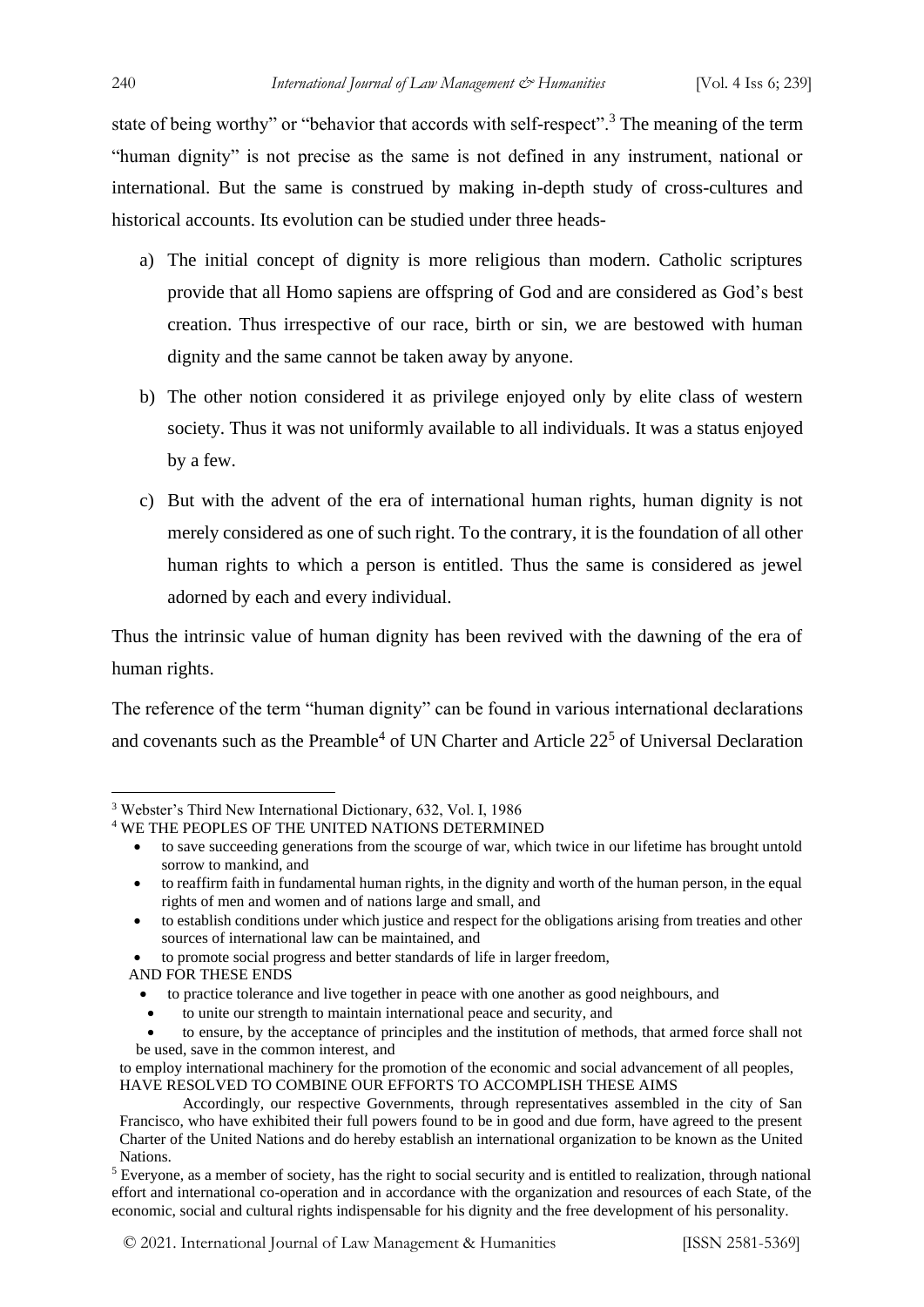of Human Rights. It is also given uniform application and thus discrimination is prohibited on any ground such as caste, religion, race, gender, color or any other. Thus it is one which cannot be granted or taken away. It is inalienable.

Being an essential ideal, it is also imbibed in various national laws. In India, the term found its place in the Preamble<sup>6</sup> of the Constitution, not in Part III (Chapter on Fundamental Rights). Thus it is not acknowledged as one of the Fundamental Rights. But the same is elevated to the pedestal of fundamental right through various judicial decisions as the Apex court in the case of **Francis** *Coralie Mullin v/s The Administrator; Union of India***<sup>7</sup>** has held that:

*"The fundamental right to life which is the most precious human right and which forms the ark of all other rights must therefore be interpreted in a broad and expansive spirit so as to invest it with significance and vitality which may endure for years to come and enhance the dignity of the individual and the worth of the human person.*

*The right to life includes the right to live with human dignity and all that goes along with it.*

*Every act which offends against or impairs human dignity would constitute deprivation protanto of this right to live and it would have to be in accordance with reasonable, fair and just procedure established by law which stands the test of other fundamental rights."*

# **II. DIGNITY OF RAPE VICTIM**

Woman is considered as backbone not only of the family but of the country as well. This was true in ancient times but in contemporary world, the place of woman in society has reduced to a great extent. The change can be noticed from the time of *Manu* who gave the concept of 'protection of women' in the society. This philosophy was taken in different notion and thus led to confinement of women into four walls and sown the seed of patriarchal society. It has resulted in preeminence of men over women. The situation has worsened to such an extent that women are being objectified and considered as "property". It can be exemplified from Mahabharata where *Draupadi* was put on stake by her husbands in the game of '*chausar*' and when the *Pandavas* lost that game, she was disrobed by her brother- in-laws in front of whole

<sup>6</sup> WE, THE PEOPLE OF INDIA, having solemnly resolved to constitute India into a SOVEREIGN SOCIALIST SECULAR DEMOCRATIC REPUBLIC and to secure to all its citizens:

JUSTICE, social, economic and political;

LIBERTY of thought, expression, belief, faith and worship;

EQUALITY of status and of opportunity; and

to promote among them all FRATERNITY assuring the dignity of the individual and the unity and integrity of the Nation;

IN OUR CONSTITUENT ASSEMBLY this twenty-sixth day of November, 1949, do HEREBY ADOPT, ENACT AND GIVE TO OURSELVES THIS CONSTITUTION

 $7$  1981 SCR (2) 516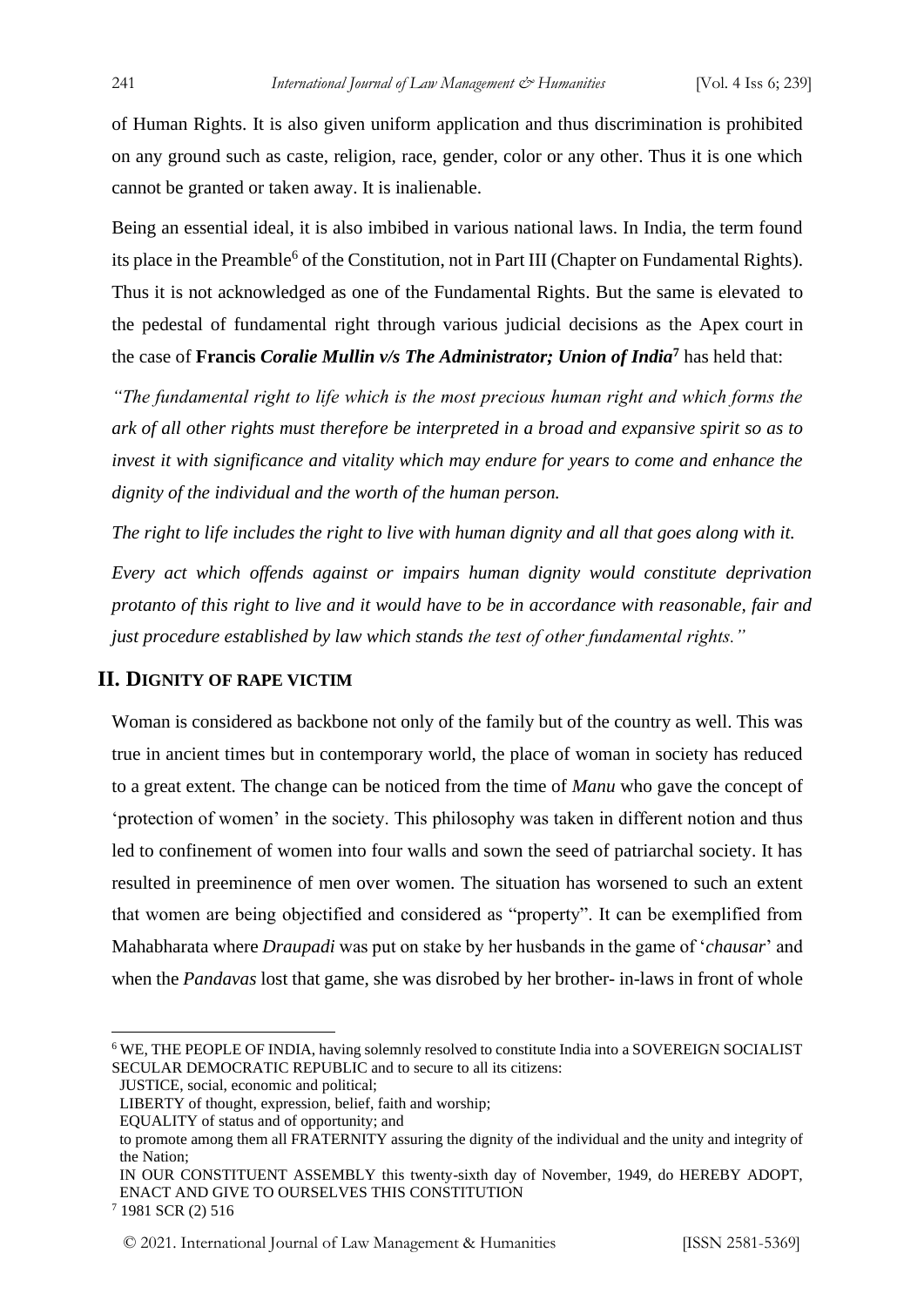'*rajsabha'*. The dignity of women has been greatly affected as she lost control over her sexual autonomy and reduced to a mere puppet of patriarchal system. In present time, the extent of harm has bypassed all limits of inhumanity.

'Rape' is the most dehumanizing act which not only affects human body but also the dignity of women and reduces her to an animal existence. It is an offence against human body under Indian law but it has multiple effects. It affects not only physically but sexually, mentally, psychologically, emotionally and financially. Thus the same has not been perceived in a right manner till today. The law regarding rape has evolved to a great extent but yet it is not sufficient to deal with the present scenario where a girl of 19 years is gang raped by four men brutally and then her back and neck is broken and tongue  $\text{cut}^8$  or when a veterinary doctor was gang raped by four laborers and then burned alive<sup>9</sup> or when a medical student is gang raped in a moving bus by driver, conductor and 3 other accomplices and her private parts were cut and later penetrated by iron rod and thrown naked out of moving bus<sup>10</sup> or where a girl of mere 9 months was raped. $11$ 

The situation in other parts of the world is not much different. The World Population Review 2020 shows that South Africa has topped in the list of rape incidents in a year. India has not lagged behind as it is positioned at  $117<sup>th</sup>$  out of 193 countries.<sup>12</sup> As per NCRB report, 33,356 rape cases were reported in India during 2018.<sup>13</sup> Thus in every 15 minutes, rape of a woman is reported. The data also highlights the fact that 93.9 % were committed by the acquaintance.<sup>14</sup>

december-16/story-GboszJckGgslhWHpRcci4K.html (last visited on 8<sup>th</sup> December, 2020)

<sup>&</sup>lt;sup>8</sup> "Hathras gangrape and murder case: How the case has unfolded so far" *The Times of India*, 30<sup>th</sup> september, 2020, available at https://timesofindia.indiatimes.com/india/hathras-gangrape-and-murder-case-how-thecase-has-unfolded-so-far/articleshow/78410835.cms (last visited on 8<sup>th</sup> December, 2020)

<sup>9</sup> "All 4 accused in Hyderabad rape-murder case killed in encounter: Telangana Police", *The Economic Times,* 

<sup>6</sup> th December 2019, available at https://economictimes.indiatimes.com/news/politics-and-nation/all-4-accusedin-hyderabad-gang-rape-murder-shot-dead/articleshow/72393178.cms (last visited on 8<sup>th</sup> December, 2020) 1552401-2019-06-20 (last visited on 8th December, 2020)

<sup>&</sup>lt;sup>10</sup> "2012 Delhi gang rape case: What happened on December 16", The Hindustan Times, 20<sup>th</sup> March 2020, available at https://www.hindustantimes.com/india-news/delhi-2012-gang-rape-case-what-happened-on-

<sup>11</sup> "Telangana: Drunk man kidnaps 9-month-old baby from next to sleeping parents, rapes and kills her", *India Today, 20th June, 2020, availble at* https://www.indiatoday.in/crime/story/nine-month-old-raped-murdered-in-telangana-<sup>12</sup> "Rape Statistics by Country 2020", *World Population Review,* available at

https://worldpopulationreview.com/country-rankings/rape-statistics-by-country (last visited on 8<sup>th</sup> December, 2020)

<sup>&</sup>lt;sup>13</sup> National Crime Record Bureau, "Crime in India 2018", 2, (Ministry of Home Affairs, December 2019) available at https://ncrb.gov.in/sites/default/files/Crime%20in%20India%202018%20-%20Volume%201.pdf (last visited on 8th *a*December, 2020)

 $^{14}$  Id.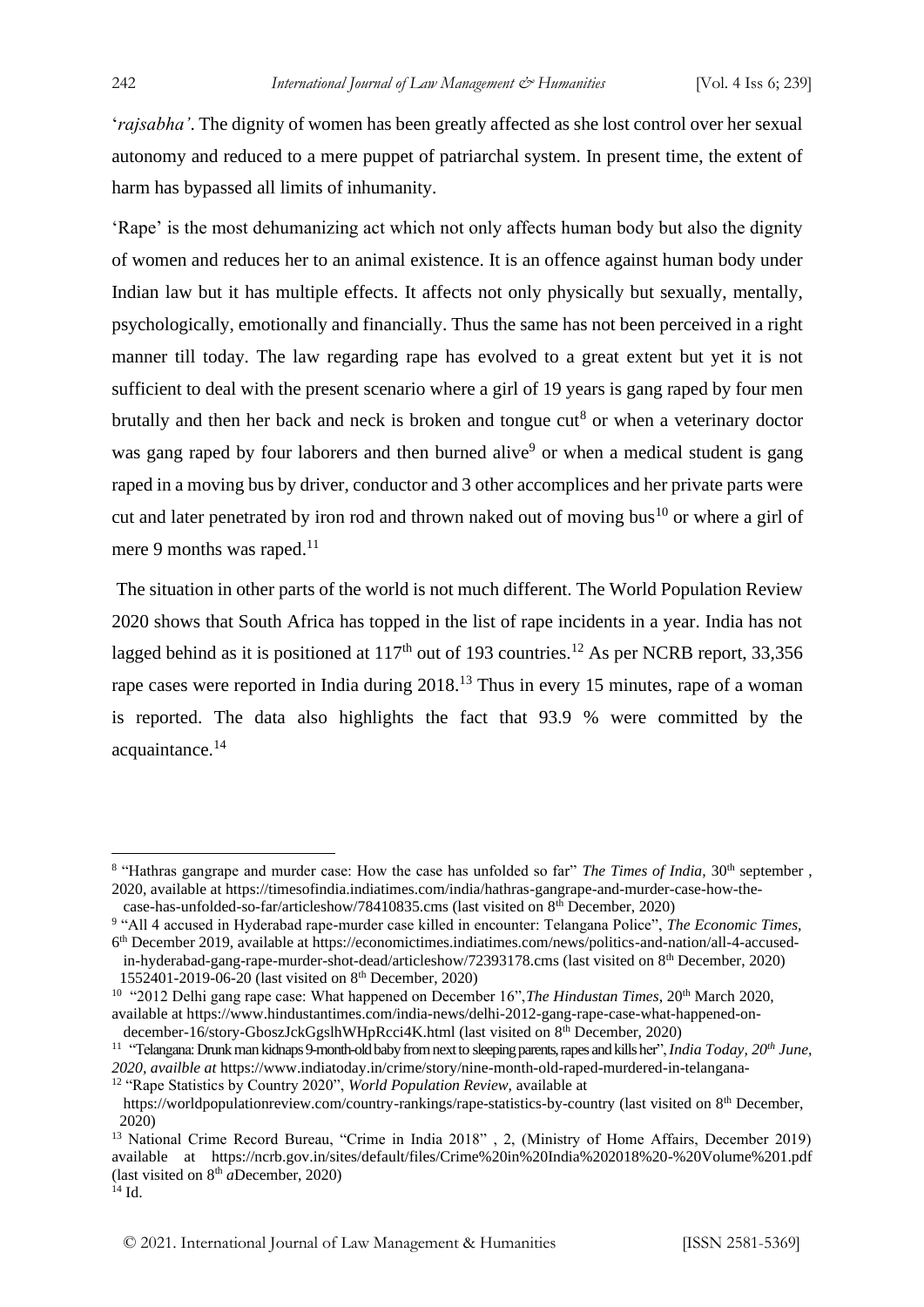# **III. HISTORICAL DEVELOPMENT OF RAPE LAWS IN INDIA**

# **(A) Prior to 1860**

The offence of rape was introduced for the first time in the year 1860 under Section 375 of the Indian Penal Code, 1860. The Code came into force after 15 months of its enactment on 1st of January, 1862.

Before 1860, the law was scattered. It was majorly governed by personal laws. By the Charter Act of 1833, a Law Commission was set up under the chairmanship of Lord Macaulay for the codification of law for India. Resultantly, the Indian Penal Code was enacted in 1860. The law is substantive in nature as it defines offences and prescribes punishments for the same. In the year 1861, the Criminal Procedure Code was enacted which consolidates the law regarding procedural aspect of Criminal Justice System.

# **(B) The Criminal Law (Amendment) Act, 1983**

The law remained unaltered for 123 years. The first amendment was introduced in the year 1983. It was an outcome of Mathura Rape Case in which a young girl was raped within the four walls of police station by police personnel. All the offenders were set free on account of absence of injury on victim's body and thus held that the act was peaceful and with consent. The court also went to the extent that she might be the one who incited the cops to indulge in sexual act. The decision was severely criticized and led to commotion across the country. Consequently, presumption regarding absence of consent and the concept of custodial rape found its place in Indian Evidence Act and Indian Penal Code respectively.

# **(C) The Indian Evidence (Amendment) Act, 2002**

In the year 2000, a PIL was filed by an NGO named *Sakshi* which highlighted the plight of the rape victim which she undergoes at the time of trial particularly during her encounter with the accused or during cross examination by defense counsel. The Apex Court directed the Law Commission to review the law regarding rape comprehensively.

On the recommendations of the Law Commission, the Indian Evidence (Amendment) Act, 2002 put restrictions on the power of cross examination and bars the character assassination of the victim and impeaching the credit of the victim.

# **(D) Enactment of Protection of Children from Sexual Offences Act, 2012**

In 2007, a study on Child Abuse was conducted by Ministry of Women and Child Development, Government of India on 13000 children in 13 states. It brought to the fore facts that nearly 53.22% children were sexually abused and 50% of them were abused by some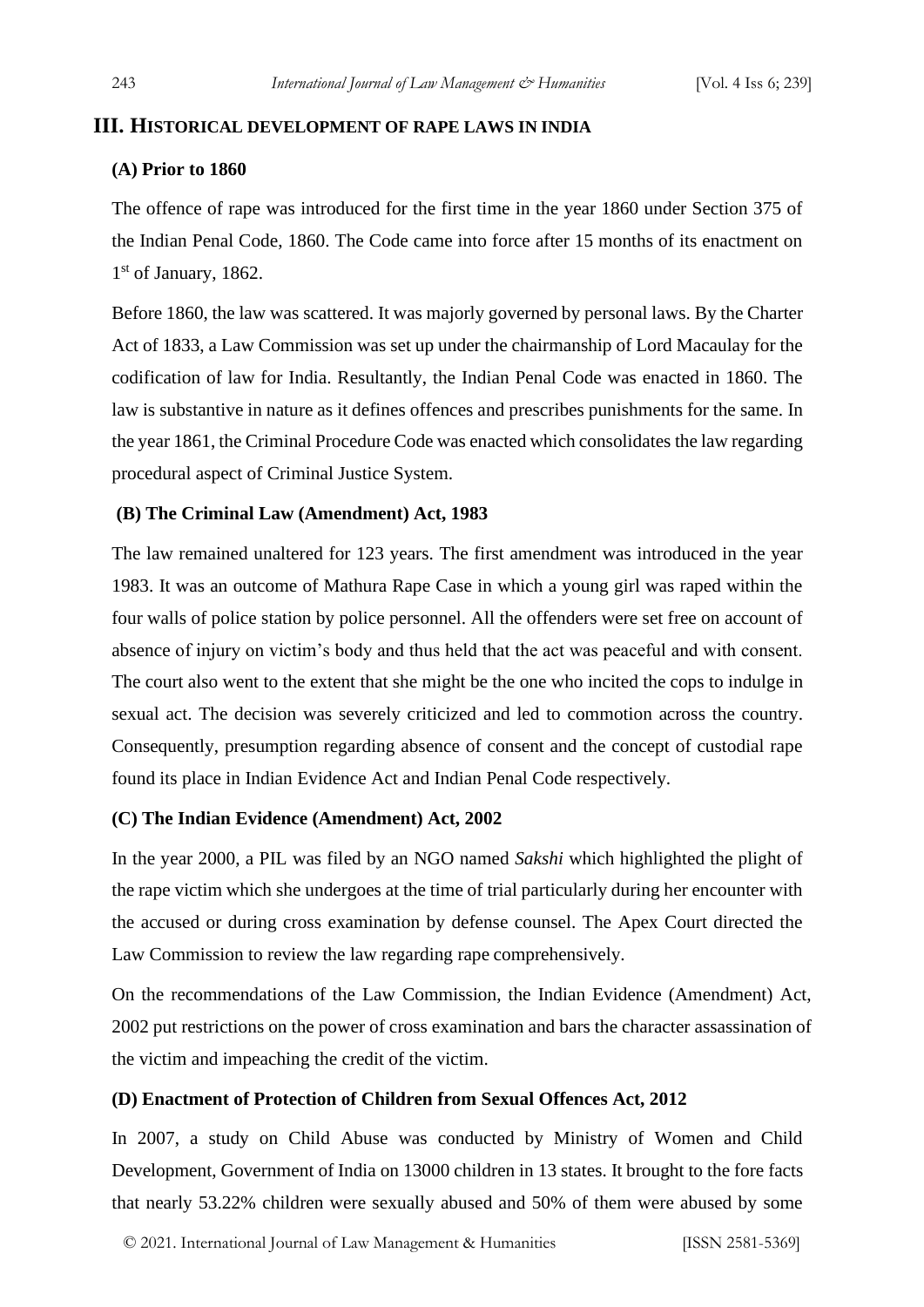near or dear one. The NCRB report of the year 2010 and 2011 also accentuate the extremity. Thus to curb the problem of sexual abuse among children, an Act was promulgated in 2012 titled Protection of Children from Sexual Offences Act, 2012. It introduced a child friendly procedure and provides a comprehensive statute to deal with various forms of child sexual abuse.

Before 2012, limited form of child sexual abuse was covered under Section 375, 376 and 377 of IPC, 1860.

#### **(E) The Criminal Law (Amendment) Act, 2013**

A humongous modification and development was brought into force in criminal law by 2013 Amendment Act. The change is the result of the turmoil over the atrocious incident of Delhi gang rape of 23 year old paramedical student. The recommendations were proposed by 3 member committee chaired by Justice J.S.Verma. The Committee has reviewed the law regarding sexual abuse in length including the adequacy of death penalty, role of khap panchayats and others.

Resultantly, the Criminal Law (Amendment) Act, 2013 has brought changes in Indian Penal Code, Criminal Procedure Code, Indian Evidence Act and Protection of Children from Sexual Offences Act. Though it failed to give implement all the suggestions of the Verma committee.

#### **(F) The Criminal Law (Amendment) Act, 2018**

The recent heart wrenching occurrences of Unnao where a rape of 17 year old girl was committed by a politician in the year 2017 who was also further traumatized in illicit manner and of Kathua where an eight year old girl was raped and murdered demanded enactment of stringent laws. Thus, the government passed the Criminal Law (Amendment) Ordinance, 2018 in haste to pacify the ruckus. Later the same has been passed by the Parliament. The Act is majorly engrossed in providing rigorous punishment for the offence of rape and gang rape of girls below 12 and 16 years. Secondly it reduced the time of investigation in the case of child rape provided under Section 173 of Criminal Procedure Code, 1973 from three months to two months.

#### **(G) The Protection of Children from Sexual Offences (Amendment) Act, 2019**

The amendment is made in Protection of Children from Sexual Offences Act, 2012 which enhanced the punishment for the offences of child pornography and aggravated sexual assault. The intention was to do away with the gap created by the Criminal Law (Amendment) Act, 2018 and thus to provide a gender neutral law and to check the rising cases of child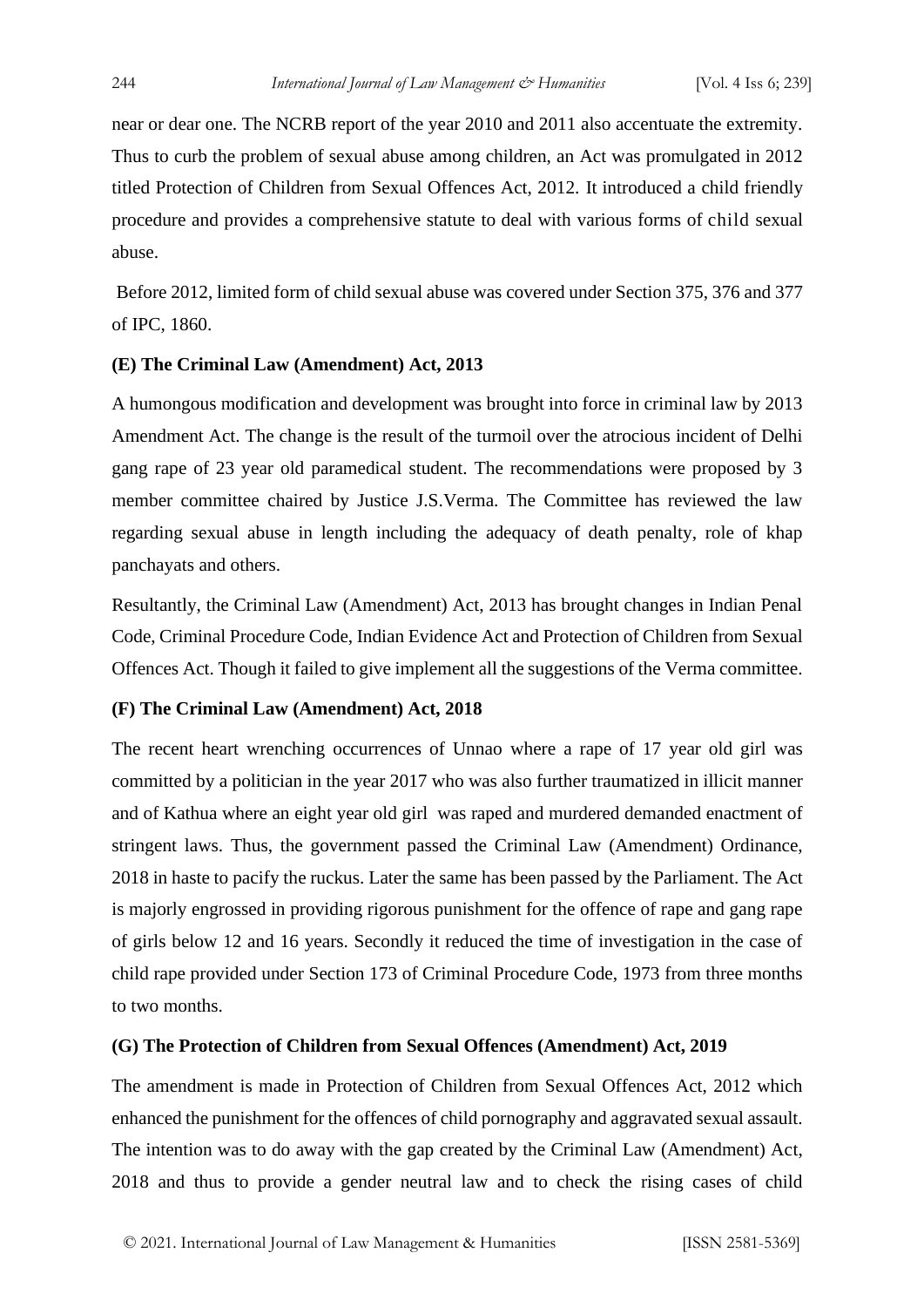pornography.

### **IV. DEFINITION OF RAPE**

The term "rape" is derived from the Latin word "rapier" which means to seize. In Indian law, the term was defined for the first time under Section  $375^{15}$  of Indian Penal Code, 1860 as 'sexual intercourse" by man with woman under given circumstances. Thus the scope has been limited to penetration of vagina by penis. Other sexual acts were excluded from the definition of the term 'rape'.

In the year 2000, an NGO named Sakshi questioned the restricted meaning of the term and prayed to the Apex Court in **Sakshi v/s UOI<sup>16</sup>** to give it a wider meaning and asked to include the acts such as oral sex, penetration of foreign objects as it degrades the sexual autonomy of the woman. The court while upholding the prevailing scenario refused to give definition of 'rape' a wider meaning. While exercising the doctrine of 'self-restraint', the court held that the task to change law is the sole authority of the legislature. So the required change can be brought by the Parliament and not by the court. But the court asked the Law Commission to review the law governing rape in India. Resultantly,  $172<sup>nd</sup>$  report<sup>17</sup> was submitted which

Sixthly.—With or without her consent, when she is under eighteen years of

age. Seventhly.—When she is unable to communicate consent.

Explanation 1.—For the purposes of this section, "vagina" shall also include labia majora.

<sup>&</sup>lt;sup>15</sup> Rape.—A man is said to commit "rape" if he—

<sup>(</sup>a)penetrates his penis, to any extent, into the vagina, mouth, urethra or anus of a woman or makes her to do so with him or any other person; or

<sup>(</sup>b) inserts, to any extent, any object or a part of the body, not being the penis, into the vagina, the urethra or anus of a woman or makes her to do so with him or any other person; or

<sup>(</sup>c) manipulates any part of the body of a woman so as to cause penetration into the vagina, urethra, anus or any part of body of such woman or makes her to do so with him or any other person; or

<sup>(</sup>d) applies his mouth to the vagina, anus, urethra of a woman or makes her to do so with him or any other person,

under the circumstances falling under any of the following seven

descriptions:— First.—Against her will.

Secondly.—Without her consent.

Thirdly.—With her consent, when her consent has been obtained by putting her or any person in whom she is interested, in fear of death or of hurt.

Fourthly.—With her consent, when the man knows that he is not her husband and that her consent is given because she believes that he is another man to whom she is or believes herself to be lawfully married.

Fifthly.—With her consent when, at the time of giving such consent, by reason of unsoundness of mind or intoxication or the administration by him personally or through another of any stupefying or unwholesome substance, she is unable to understand the nature and consequences of that to which she gives consent.

Explanation 2.—Consent means an unequivocal voluntary agreement when the woman by words, gestures or any form of verbal or non-verbal communication, communicates willingness to participate in the specific sexual act: Provided that a woman who does not physically resist to the act of penetration shall not by the reason only of that fact, be regarded as consenting to the sexual activity.

Exception 1.—A medical procedure or intervention shall not constitute rape.

Exception 2.—Sexual intercourse or sexual acts by a man with his own wife, the wife not being under fifteen years of age, is not rape.

 $16$  (1999) 6 SCC 591

<sup>&</sup>lt;sup>17</sup> Law Commission of India, 172<sup>nd</sup> Report on Review of Rape Laws (March 2000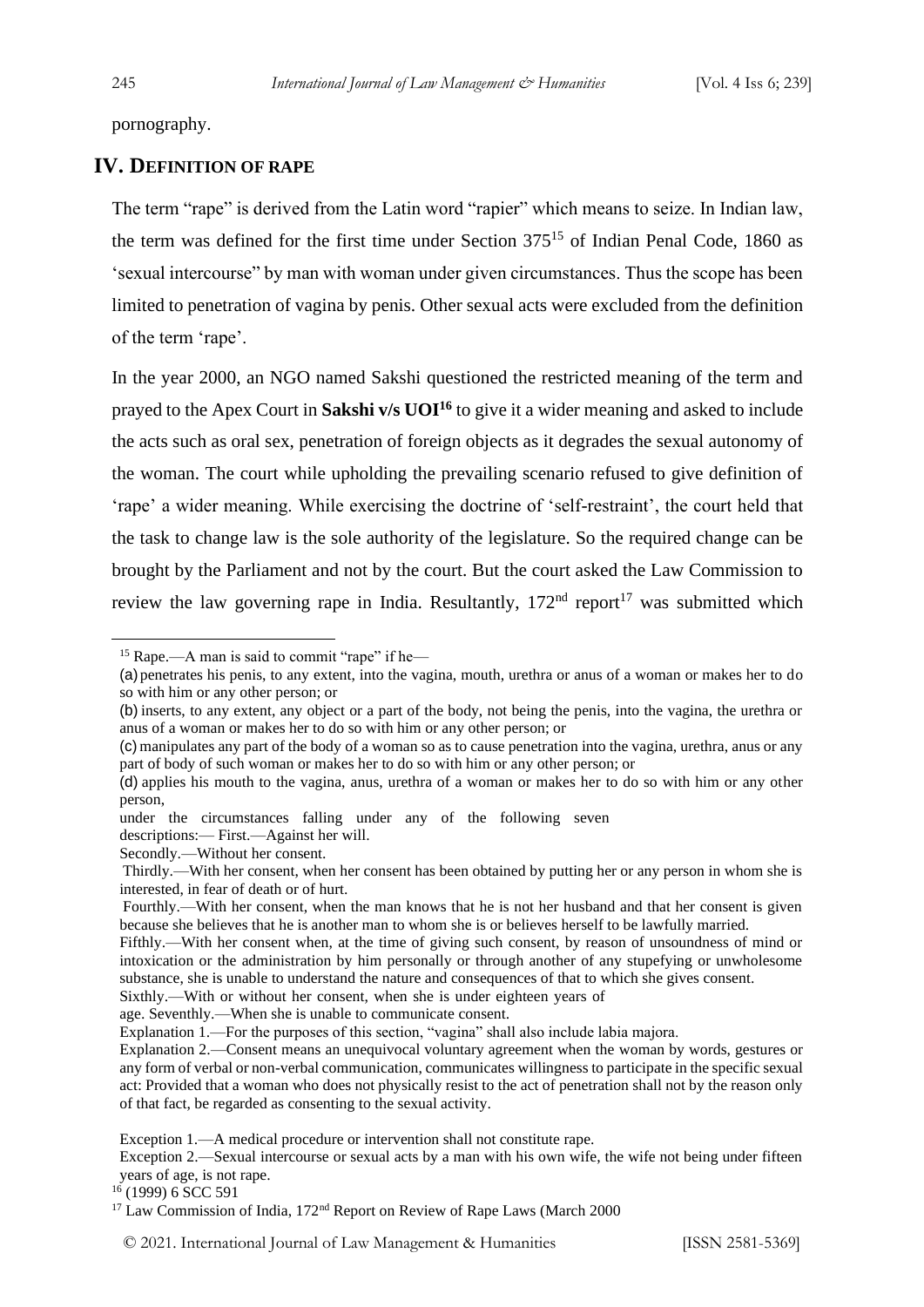upheld the view of 'Sakshi' and observed that the definition needs to be broadened to include other sexual acts.

But nothing turned up till 2013. The historic event of Delhi Gang Rape, 2012 led to drastic change in the criminal law of India. One such change was brought in the definition of 'rape'. Now the term rape includes-

- Penetration of vagina, anus or urethra by penis and other body parts
- Oral sex
- Insertion of foreign objects to anus, vagina or urethra.
- Manipulation of body parts in order to cause above mentioned penetration

The above acts amount to rape if the same is committed under seven circumstances mentioned in Section 375 of the code. It can be broadly classified or categorized under following heads for indepth study –

a) Without Consent b) Against her Will c) Under certain Age

#### **(A) Consent**

The term 'consent' is not defined either under IPC or CrPC or IEA. Though Section 90<sup>18</sup> of IPC has enumerated circumstances under which it is considered as 'no consent'. Thus it merely enumerates circumstances when it is considered that person has not consented. It covers the "negative" aspect. Whereas Section 375 of IPC emphasizes on "positive" aspect. Thus for that it is necessary to determine the meaning of the term "consent".

The dictionary meaning of the term 'consent' is "agreement, approval or permission as to some act or purpose esp. given voluntarily by competent person".<sup>19</sup>

As per **Law Lexicon Dictionary<sup>20</sup>**, the word "consent" is a "much stronger word than knowledge because it implies conscious assent".

A thorough analysis of these terms along with Section  $90<sup>21</sup>$  has been understood that a

<sup>&</sup>lt;sup>18</sup> Consent known to be given under fear or misconception.—A consent is not such a consent as is intended by any section of this Code, if the consent is given by a person under fear of injury, or under a misconception of fact, and if the person doing the act knows, or has reason to believe, that the consent was given in consequence of such fear or misconception; or

Consent of insane person.—if the consent is given by a person who, from unsoundness of mind, or intoxication, is unable to understand the nature and consequence of that to which he gives his consent; or Consent of child. unless the contrary appears from the context, if the consent is given by a person who is under twelve years of age.

<sup>&</sup>lt;sup>19</sup> Black's Law Dictionary, 300,  $7<sup>th</sup>$  ed., 1999

<sup>20</sup> Law Lexicon Dictionary, 396, 3rd ed., Vol. I, 1982

 $21$  Supra 17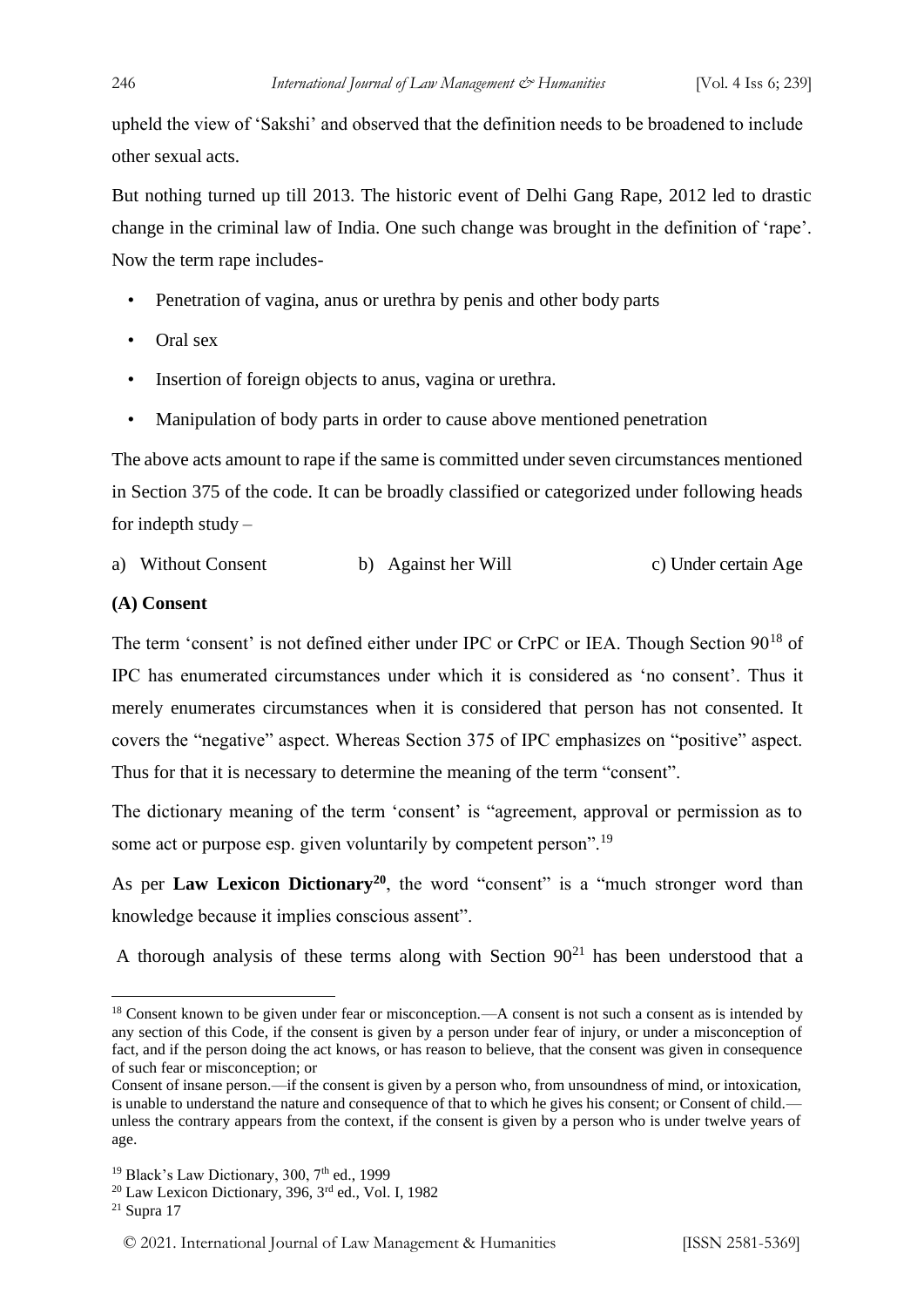'consent' is one where the decision to allow or not to allow the act is taken with full knowledge of the facts and its consequences. Therefore, it must be an informed decision.

By the Criminal Law (Amendment) Act, 2013, Explanation 2 was added to define the term 'consent'<sup>22</sup>. The essentials of the term consent are  $-$ 

- a) Unequivocal
- b) Voluntary
- c) Agreement
- d) Communication
- e) Willingness to participate
- f) Specific sexual act

From the above said, it is evident that consent must be clear and unambiguous. If it is ambiguous then there is no consent. 'Willingness' shows that the person wants to indulge in the act wholly and there is no sign to refute it. The consent is given for specific act only. If a person indulges in another act than the one for which consent is given then it amounts to an act without consent.

For example- if a woman allows a person to kiss her or to touch her, then the permission does not safeguard him against any sexual act.

Ultimately, the explanation inculcated "positive" aspect of consent.

In the case of *Mahmood Farooqui v State (Govt. of NCT of Delhi)<sup>23</sup>*, the High Court of Delhi failed to give meaning to this definition. In this case, the prosecutrix was acquainted with the accused and had flirted with him before. On the date of incident both were intoxicated and had casual conversation when the accused asked for sex to which the lady refused. He forced himself upon her to which the prosecutrix submits in the fear of violence. The court held that the sexual act does not amount to rape as they were acquainted and flirted with each other and thus in those cases even a 'feeble no means yes'.

The decision has been severely criticized as the court failed to fully appreciate the meaning of the term "consent".

<sup>&</sup>lt;sup>22</sup> Consent means an unequivocal voluntary agreement when the woman by words, gestures or any form of verbal or non-verbal communication, communicates willingness to participate in the specific sexual act: Provided that a woman who does not physically resist to the act of penetration shall not by the reason only of that fact, be regarded as consenting to the sexual activity.

<sup>23</sup> 243 (2017) DLT 310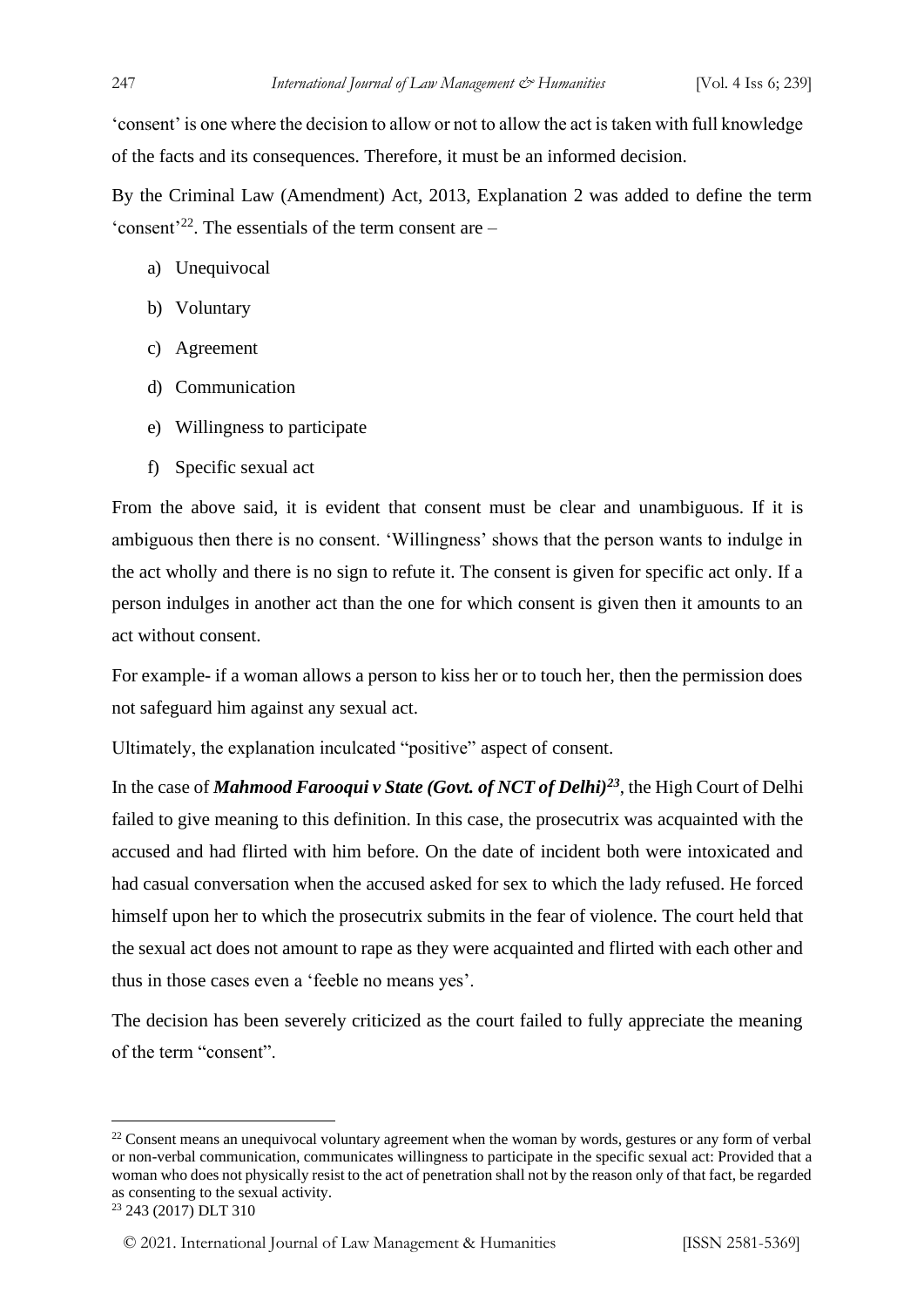#### **(B) Against her Will**

The first circumstance under Section 375 talks about 'against her will'. It provides that if the act is done against the will of the victim then it amounts to rape. Thus an act is considered against the will of the person if there is no desire to indulge in it. But the question arises how other person will come to know about the desire or interest of the victim? Whether mere absence of will is sufficient for conviction or the same must be communicated to the other person? Thus the concept of will is vague and ambiguous. Whether "will" has relevance when "consent" is opted as criteria?

Whether a person can be punished for the act if the same is done against the will of the victim even when she expressed her consent for the same? Or in another instance when the woman has expressed her unwillingness then it amounts to non-consent. Thus when the will is communicated it falls in the definition of consent given under explanation 2 of section 375. Thus the concept of will is an ancient concept which has lost its relevance in the presence of 'consent'. The need to keep the concept of "will" is questionable.

#### **V. GENDER EQUALITY**

Article  $15(1)^{24}$  of the Constitution of India prohibits discrimination on the ground of sex, caste, religion and others. Clause  $(3)^{25}$  allows making laws in favor of children and women. The objective behind this provision is to support the marginalized and the most vulnerable section of the society.

Section 375 of Indian Penal Code(IPC), 1860 is gender specific as the offence of rape can be committed only against women (irrespective of age). Thus no man or transgender can be raped as per Indian law.

Law should always be dynamic as the same can't be stagnant. So with the change in conditions, the law should also be altered. In the present time, there is no field untouched by women. She is holding dominant positions in various sectors. This has given her the power to take advantage of that position. Now there are instances where the woman abuses man by mis-using her position. Although the same has not been highlighted due to absence of law.

Not only legal but social myths have also created hurdles for man to get justice. Some of the hurdles are:-

<sup>&</sup>lt;sup>24</sup> The State shall not discriminate against any citizen on grounds only of religion, race, caste, sex, place of birth or any of them.

<sup>&</sup>lt;sup>25</sup> Nothing in this article shall prevent the State from making any special provision for women and children.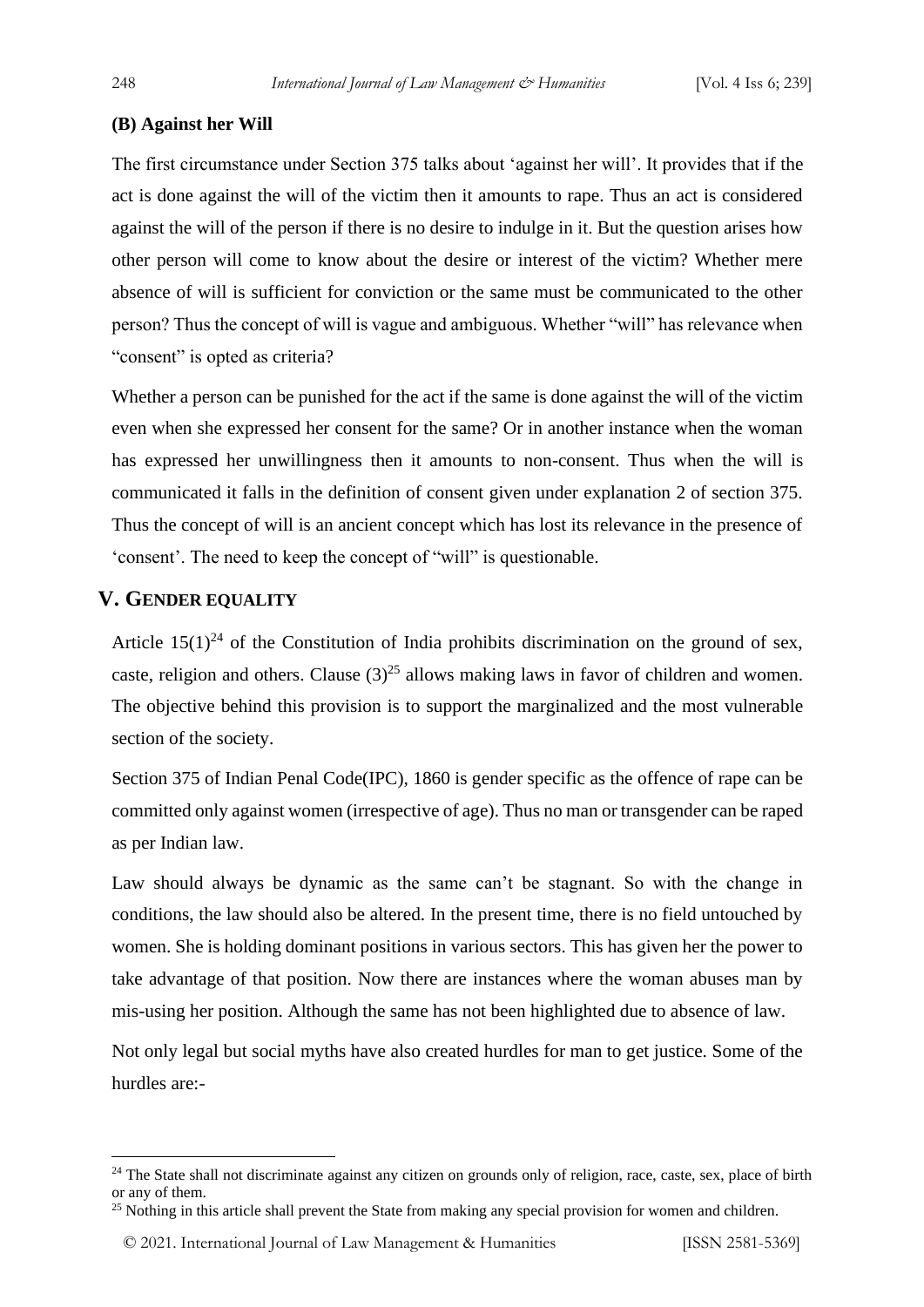#### **(A) Will be Fatal for women**

Law makers are of the view that if gender neutral law is made then it will make it difficult for women to get justice as counter case can be filed against the woman. So the burden of proof upon women will be heavy as they not just have to prove that she is assaulted by him but also that she is not the offender.

But isn't it irrational to protect one gender at the cost of another? In  $172<sup>nd</sup>$  Law Commission Report<sup>26</sup>, it has been recommended to make the offence of rape a "gender neutral" law and the same was again supported by 2013 Justice Verma Committee Report<sup>27</sup> and it was also recommended that the term 'rape' be altered by the term 'sexual assault'.

To avoid misuse of the provision against women, there is need to impose certain parameters.

# **(B) Section 377<sup>28</sup> v/s Section 375**

The other obstacle against enactment of gender neutral laws is Section 377 of IPC, 1860. It penalizes unnatural offences i.e. intercourse which is against the course of nature. The jurisprudence available on this subject held that natural intercourse is penile-vaginal intercourse as the same is done for procreation. Any sexual act which is done for any purpose other than this is considered as unnatural such as oral sex. Section 377 is gender neutral as it is equally applicable on man, woman and Trans genders.

But the issue arises in those cases where woman imposes herself upon man or transgender and indulges in carnal intercourse. Now the act does not fit in the criteria laid down under section 377 of the act and thus a women can be set free due to deficiency in the law.

Further, the support mechanism available to rape victim such as compensation, camera proceedings, recording of statement by magistrate under Section  $164(5)^{29}$  of Criminal Procedure Code, 1973 are not available to the victim of unnatural offence.

The similar hurdles were there before recognizing the fact that male child can be sexually

<sup>&</sup>lt;sup>26</sup> Law Commission of India,  $172<sup>nd</sup>$  Report on Review of Rape Laws (March 2000)

<sup>27</sup> Justice Verma Committee Report, *Amendments to Criminal Law*, (January 2013)

<sup>&</sup>lt;sup>28</sup> Unnatural offences.—Whoever voluntarily has carnal intercourse against the order of nature with any man, woman or animal, shall be punished with 2[imprisonment for life], or with imprisonment of either description for a term which may extend to ten years, and shall also be liable to fine.

Explanation.—Penetration is sufficient to constitute the carnal intercourse necessary to the offence described in this section.

 $29$  Any statement (other than a confession) made under sub- section (1) shall be recorded in such manner hereinafter provided for the recording of evidence as is, in the opinion of the Magistrate, best fitted to the circumstances of the case; and the Magistrate shall have power to administer oath to the person whose statement is so recorded.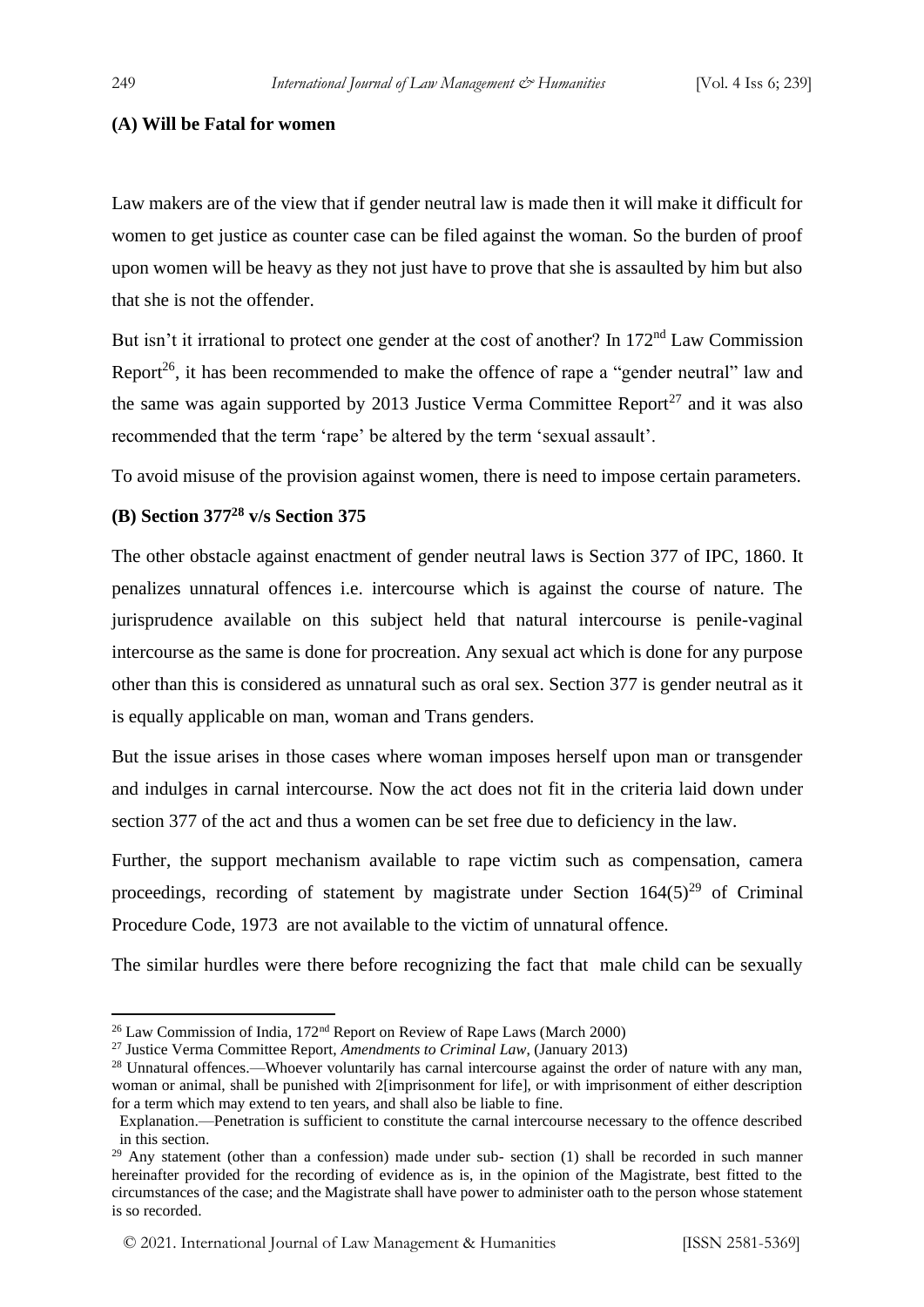assaulted or raped and making it an offence under Protection of Children from Sexual Offences Act, 2012. Thus it is not right to juxtapose Section 375 with Section 377 or social myths to become stumbling block in reforming law.

# **VI. MARITAL RAPE**

Rape is a heinous crime which destroys the very existence of women. It is worst when the same is committed by the one who is considered as the protector of women i.e. her husband. It has long term effect as it affects the psyche of women.

As per study conducted by World Health Organization in collaboration with London School of Hygiene & Tropical Medicine and South African Medical Research Council in the year 2013, the frequency of intimate partner violence is highest in the region of Central Sub-Saharan Africa which amounts to  $65\%$ .<sup>30</sup> As per World Health Organization, 1 in 3 women face physical or sexual violence worldwide at the hands of an intimate partner.<sup>31</sup> In India, there is no official data as the same has not been recognized as an offence.

The exemption to partner rape/ wife rape / marital rape has found its origin in Common Law system and India being its colony has inherited the same. In England, marital rape was exempted. This immunity/ exemption was based on the theory propounded by Lord Hale where he observed that there is an implied consent of wife for sexual intercourse which is given at the time of marriage. As marriage, being a contract, continues, the consent will also continue. Wife cannot retract it. but the court in the case of *R v/s Clarke***<sup>32</sup>** for the first time prosecuted husband for raping his wife and it was provided that wife is not bound to co-habit with her husband and she is also entitled to retract` her consent and thus can refuse sexual intercourse. In later decisions, court also developed other exceptions where husband can be convicted for raping his wife such as when wife obtains injunction against her husband for molesting her or on obtaining a decree nisi of divorce.

In the year 1991, House of Lords in  $\mathbb{R}$  v/s  $\mathbb{R}^{33}$  has abolished the immunity and recognized marital rape as an offence.

© 2021. International Journal of [Law Management & Humanities](https://www.ijlmh.com/) [ISSN 2581-5369]

<sup>&</sup>lt;sup>30</sup> World Health Organisation, "Global and regional estimates of violence against women: prevalence and health effects of intimate partner violence and non-partner sexual violence", (2013)

<sup>&</sup>lt;sup>31</sup> "Violence against women" *World Health Organisation*, 20<sup>th</sup> November, 2017, available at https://www.who.int/news-room/fact-sheets/detail/violence-against

women#:~:text=Global%20estimates%20published%20by%20WHO,violence%20is%20intimate%20partner% 20

violence (last visited on 8<sup>th</sup> December, 2020)

<sup>32</sup> [1949] 2 All ER 448

<sup>33</sup> [1992] 1 AC 599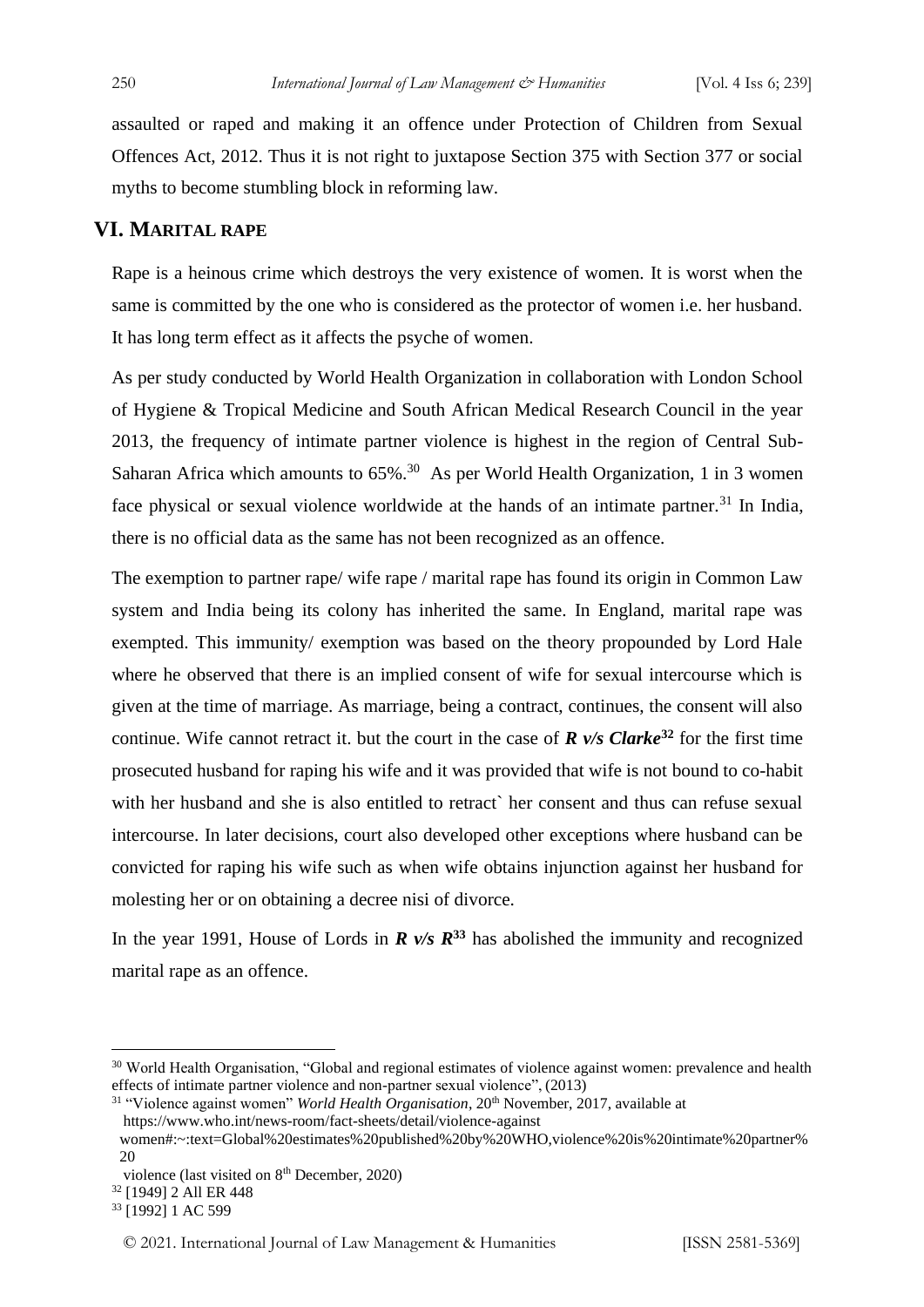In India, marital rape is exempted by Exception  $2^{34}$  of Section 375 of IPC which provides that the husband, where wife is above 15 years, is not liable for raping his wife. Thus Indian law has partially recognized the marital rape and can convict husband for rape if the age of wife is less than 15 years. The basis of the exemption is that the law considers that a wife below 15 years is not capable to give consent. Though the age of consent for the offence of rape has been raised eventually from 14 to 16 years and then to 18 years but there was no change in the age for martial rape till September 2018. In the year 2018, the apex court has taken up this issue in the case *Independent Thoughts v/s UOI***<sup>35</sup>** *.* The court observed that in India, the age for marriage is 18 years for girls and the age of consent for sexual intercourse is 18 years under Indian Penal Code, 1860 and as per Protection of Children from Sexual Offences Act, 2012. Thus to bring uniformity in law and to remove anomaly, the apex court has held that the age in exception two of section 375 of IPC, 1860 will be read as 18 years.

Section  $375C^{36}$  (now  $375B$  after 2013 amendment) is another exception to the general rule of marital rape. It provides that if the husband has sexual intercourse with his wife without her consent during judicial separation then he will be liable for sexual assault and the punishment for it is imprisonment up to 2 years. Though the exception is created but the act is not treated as rape under section 375 but as a separate offence of sexual assault punishment for which is far less than the offence of rape.

A development was made in the case of **Jospeh Shine v. UOI<sup>37</sup>** where the court while decriminalizing the offence of adultery has observed that under Section 497 of IPC the woman is considered as the property of the husband and adultery amounts to theft of that property which is not relevant in the present times where woman has her own individuality and thus upheld the sexual autonomy of married women.

The law has changed in countries like UK, USA, Mexico, South Africa, Canada and others<sup>38</sup> as marital rape is now recognized as an offence.

Keeping in view the substance of the offence of rape and the progressive view of *Jospeh* 

<sup>&</sup>lt;sup>34</sup> Sexual intercourse by a man with his own wife, the wife not being under fifteen years of age, is not rape. <sup>35</sup> [2017] 10 SCC 800

<sup>&</sup>lt;sup>36</sup> Sexual intercourse by husband upon his wife during separation - Whoever has sexual intercourse with his own wife, who is living separately, whether under a decree of separation or otherwise, without her consent, shall be punished with imprisonment of either description for a term which shall not be less than two years but which may extend to seven years, and shall also be liable to fine.

Explanation - In this section, "sexual intercourse" shall mean any of the acts mentioned in clauses (a) to (d) of section 375.

<sup>&</sup>lt;sup>37</sup> 2018 SC 1676

<sup>38</sup> Shalini Nair, "Marital rape a crime in many countries, an exception in many more", *The Indian Express,* 31st August, 2017, available at https://indianexpress.com/article/explained/marital-rape-a-crime-in-many- countriesan-exception-in-many-more-4821403/ (last visited on 8th December, 2020)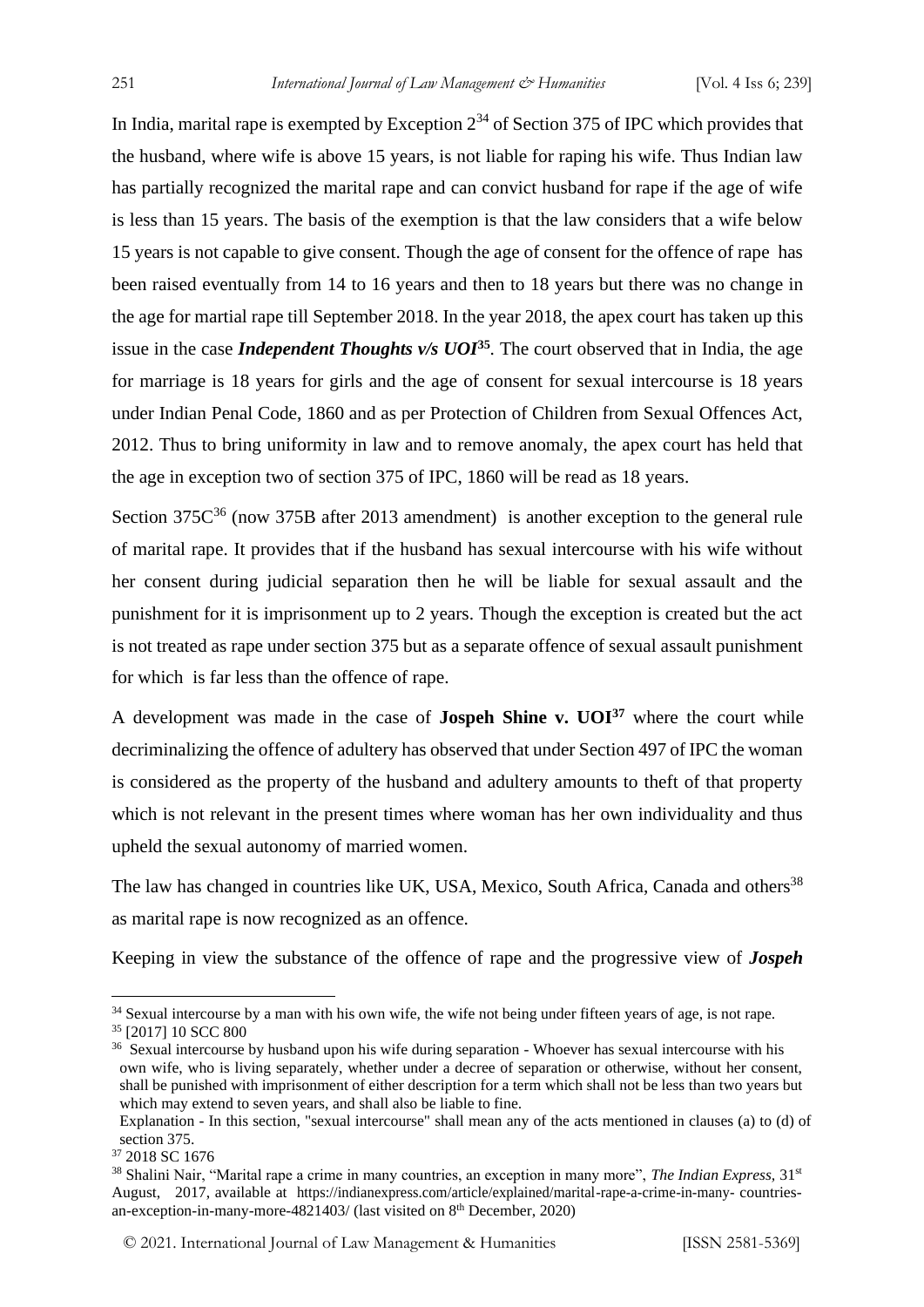*Shine* judgment, it is necessary to address that marriage is not the rational basis to give immunity to marital rape or recognize it partially (Section 376 B) and to provide far lesser punishment than the offence of rape. Thus the time has come to bring that change in India to nip this problem before it becomes a real challenge.

# **VII. NON-DISCLOSURE OF IDENTITY**

When we talk about the offence of rape, the plight of rape victim is not different than in 1980s. The society and the various entities and institution of criminal justice system either its police or judiciary, still blame victim for the occurrence of such heinous crime irrespective of the fact that it wrecked the very existence of the women.

In the historic Mathura Rape case, the judge disbelieved the testimony of the prosecutrix on flimsy grounds such as lack of resistance on the part of victim, indulgence in pre-marital intercourse and others and does not hold out from passing remarks on woman's character.

With the objective of curbing the hostility and harassment of rape victim, the legislature has inserted Section 228A in IPC which penalizes the disclosure of the identity of the rape victim.

The term "identity" as used under Section 228A has not been defined either in IPC or CrPC or in any other criminal law. Thus the gap has been used by the media houses recklessly and restricted/limited its meaning to the "name of the victim". The Apex Court in the case of *Nipun*  **Saxena and Another v. Union of India and others**<sup>39</sup> has widened its ambit and observed that the term "identity" does not confine only to the name of the victim but incorporates any fact or substance from which the identity of the victim can be inferred or disclosed either it is the information of an exam which she has cracked or the pictures of the relatives, neighbors or of the locality or village.

The exception allows the disclosure of identity "in the interest of the victim". But nothing has been categorized/ classified which can be considered as "interest of the victim". The court while discussing Section 24(5) of Protection of Children from Sexual Offences Act, 2012 has allowed the publication of the picture of the victim when the identity of the victim cannot be established by any other cogent means provided the nature of the offence committed against the child should not be disclosed. The court also discussed the aspect of disclosure of identity for the purpose of raising 'public opinion and sentiments'. The court answered it in negative and held that disclosure to raise public opinion or sentiment is not considered as "interest of the victim" and thus the same is not allowed during lifetime or after the death of the victim.

© 2021. International Journal of [Law Management & Humanities](https://www.ijlmh.com/) [ISSN 2581-5369]

<sup>39</sup> (2019) 1 RCR (Criminal) 334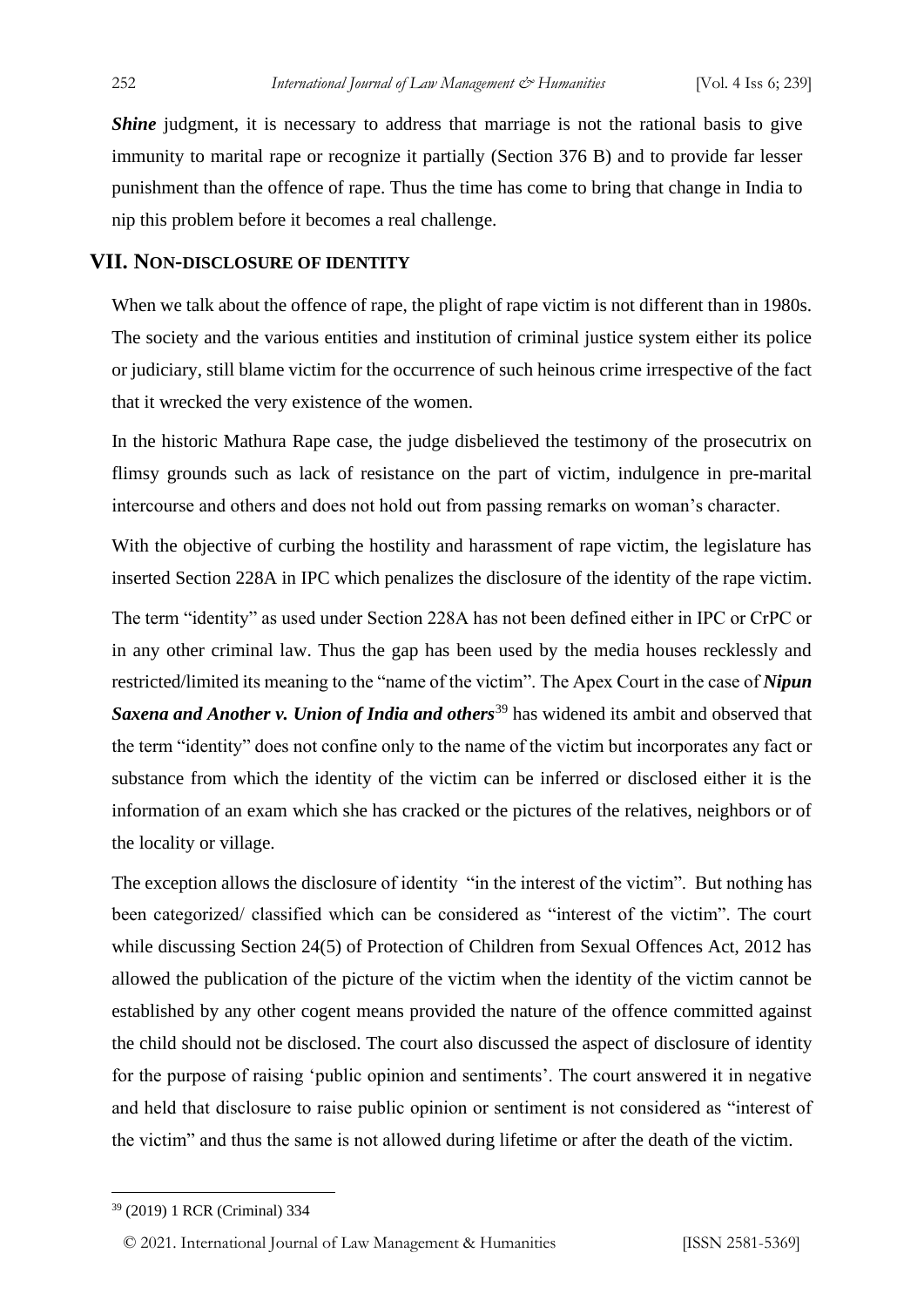Section 228A is also silent on the aspect of disclosure of name of the victim while filing appeal memo under proviso of Section 372 of Criminal Procedure Code, 1973. The Supreme Court in the above mentioned case<sup>40</sup> has harmoniously construed Section 228A of Indian Penal Code and appeal procedure so that the objective behind non-disclosure of identity can be sustained and thus provides that the victim can choose pseudonymous name in appeal memorandum but in such manner that the same should not be identified with other person . Along with appeal memo, an application for non-disclosure of name should be attached. The documents where it is mandatory to disclose the name of the person as per rules such as affidavit, in that case a person should send those documents in enclosed envelope along with appeal memorandum and application. Further it is the bounden duty of the court that those documents should not be put into public domain.

Under Section 228A an exception is carved out in favor of Supreme Court and High Court judgments. Thus the name of the victim can be disclosed by constitutional courts. But in the case of *Bhupinder Sharma v. State of Himachal Pradesh<sup>41</sup>, the Apex Court observed that* even the Constitutional Courts should not disclose the identity of the rape victim in judgments as the whole purpose of the provision will become redundant.

# **VIII. CONCLUSION AND SUGGESTIONS**

It can be concluded that we have come a long way since 1860. The law regarding rape has evolved in number of layers to a great extent.. Earlier due to social stigma and gaps in law, women did not report the offence of rape. But now the women in India feel more empowered and its effect can be seen by rise in reporting of cases. But till today, we have failed to make India a safe place for women. Thus there is a need to do a lot to minimize the occurrences of this heinous offence. This can be achieved in a following manner :-

- 1. The offence of rape should be made gender neutral so that justice can be accessed by a larger section of society.
- 2. The ambiguous concept of "will" needs to be omitted.
- 3. The exception of marital rape be omitted and be considered not only as an offence but the aggravated form of it and thus be punished severely.
- 4. The ambiguity with regard to application of Section 377 of IPC needs to be clarified.

To achieve the objective behind Section 228A of IPC, it is requisite that the exception created

<sup>40</sup> Nipun Saxena Case

<sup>41</sup> (2003)8 SCC 551